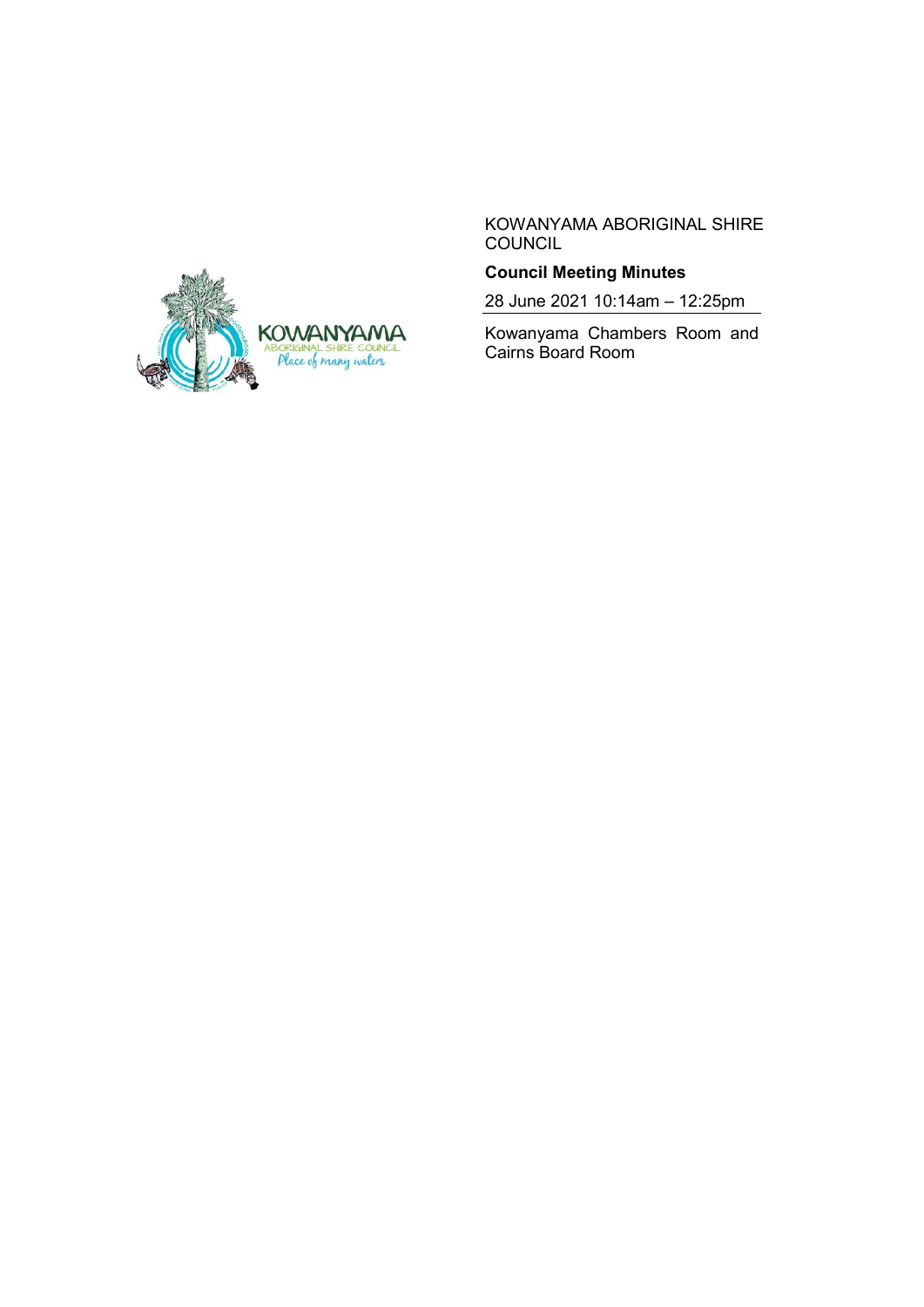# **Present:**

## **Councillors**

Mayor Robbie Sands (Chair) – Cairns Boardroom

Deputy Mayor Cameron Josiah (Councillor) – Kowanyama Boardroom

Cr Teddy Bernard (Councillor) – Kowanyama Boardroom

# **Executive**

Gary Uhlmann, Chief Executive Officer (CEO) – Kowanyama Boardroom

Katherine Wiggins, Executive Manager Governance and Operations (EMGO) – Cairns Boardroom

Andrew Hay, Executive Manager Finance (EMF) – Cairns Boardroom

Jacqui Cresswell, Executive Manager Roads, Infrastructure & Essential Services, (EMRIES)

# **Apologies**

Cr Richard Stafford (Councillor) – Kowanyama Boardroom

Cr Jacob Elroy Josiah (Councillor) – Kowanyama Boardroom

# **Meeting Commenced: 10:14am**

### **1) Welcome**

The Mayor welcomed the Councillors and Executive team to the meeting.

# **2) Apologies**

| <b>RESOLUTION - Cr Stafford Apologies</b>          |                           |
|----------------------------------------------------|---------------------------|
| That Council accept the apologies for Cr Stafford. | <b>MOTION NOT CARRIED</b> |
|                                                    |                           |

| <b>RESOLUTION - Cr E Josiah Apologies</b><br>That Council accept the apologies for Cr J Josiah. | <b>MOTION NOT CARRIED</b> |
|-------------------------------------------------------------------------------------------------|---------------------------|
|                                                                                                 |                           |

# **3) Declarable Conflict of Interests**

Mayor asked the Council if there were any declarable conflicts of interests with any of the matters on the agenda, all attendees confirmed there were none.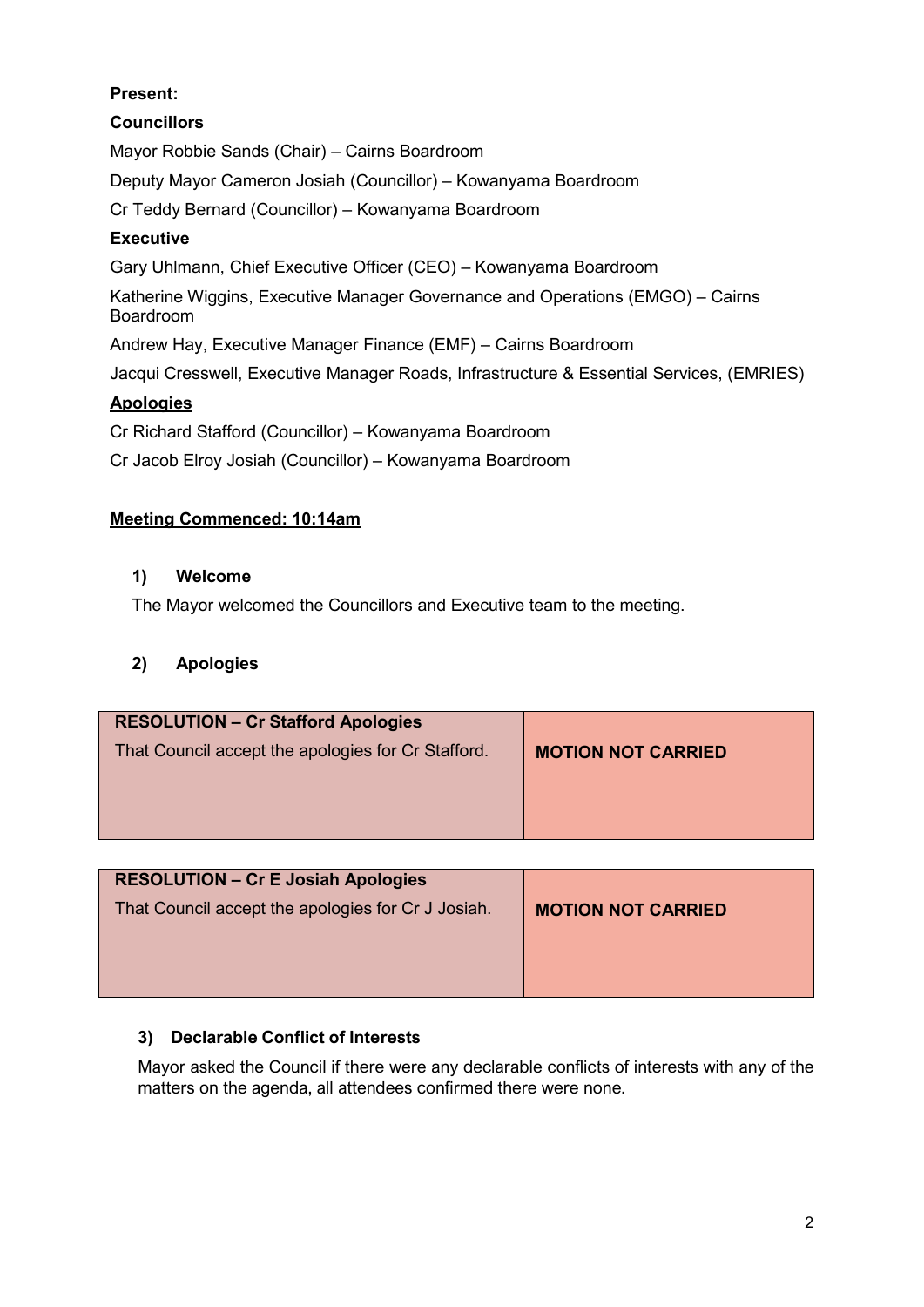# **4) Closed Business**

| <b>RESOLUTION -</b>                                                              | <b>Moved: Cr Bernard</b> |
|----------------------------------------------------------------------------------|--------------------------|
| That Council moved into Closed Business at 10:17am   Seconded: Cr Cameron Josiah |                          |
|                                                                                  |                          |
|                                                                                  | All in favour            |
|                                                                                  |                          |
|                                                                                  | <b>MOTION CARRIED:</b>   |
|                                                                                  |                          |

| <b>RESOLUTION –</b>                                        | <b>Moved: Cr Sands</b> |
|------------------------------------------------------------|------------------------|
| That Council moved out of Closed Business at<br>$11:55$ am | Seconded: Cr Bernard   |
|                                                            | All in favour          |
|                                                            | <b>MOTION CARRIED</b>  |

# **i) Annual Budget 2021-22**

Andrew presented Annual Budget 2021-22 Agenda report to Council (Closed Business).

| <b>RESOLUTION -</b>                                                                                                                                                                                                                                                                                                                                                                                                                                                                                                                                                                                                                                                                          |                                                                                                  |
|----------------------------------------------------------------------------------------------------------------------------------------------------------------------------------------------------------------------------------------------------------------------------------------------------------------------------------------------------------------------------------------------------------------------------------------------------------------------------------------------------------------------------------------------------------------------------------------------------------------------------------------------------------------------------------------------|--------------------------------------------------------------------------------------------------|
| Pursuant to section 170A of the Local Government<br>Act 2009 and sections 169 and 170 of the Local<br>Government Regulation 2012, Council's Budget for<br>the 2021-22 financial year. Pursuant to section 98 of<br>the Local Government Act 2009, the Register of Fees<br>and Charges for the 2021-22 financial year are<br>adopted by Council.                                                                                                                                                                                                                                                                                                                                              |                                                                                                  |
| Reports as presented, include the following:                                                                                                                                                                                                                                                                                                                                                                                                                                                                                                                                                                                                                                                 |                                                                                                  |
| Operating Statements - Whole of Council<br>$\bullet$<br><b>Budget 2021-22</b><br>Capital Budget 2021-22<br>$\bullet$<br>Operating Statements - Executive Portfolios -<br>$\bullet$<br>Budget 2021-22 (Appendix.2)<br>2021-22 Fees and Charges<br>$\bullet$<br>2021-22 General Rate Equivalents<br>$\bullet$<br><b>Debt Policy</b><br>$\bullet$<br><b>Investment Policy</b><br>$\bullet$<br><b>Revenue Statement</b><br>$\bullet$<br><b>Revenue Policy</b><br>$\bullet$<br><b>Procurement Policy</b><br>$\bullet$<br>Statement of Financial Position - 10-year<br>$\bullet$<br>forecast<br>Statement of Cashflow - 10-year forecast<br>Statement Income and Expenditure - 10-year<br>forecast | <b>Moved: Cr Sands</b><br><b>Seconded: Cr Bernard</b><br>All in favour<br><b>MOTION CARRIED:</b> |

### **ii) Insurance Renewal 2021-2022**

Andrew Hay presented Insurance Renewal 2021-2022 (Closed Business).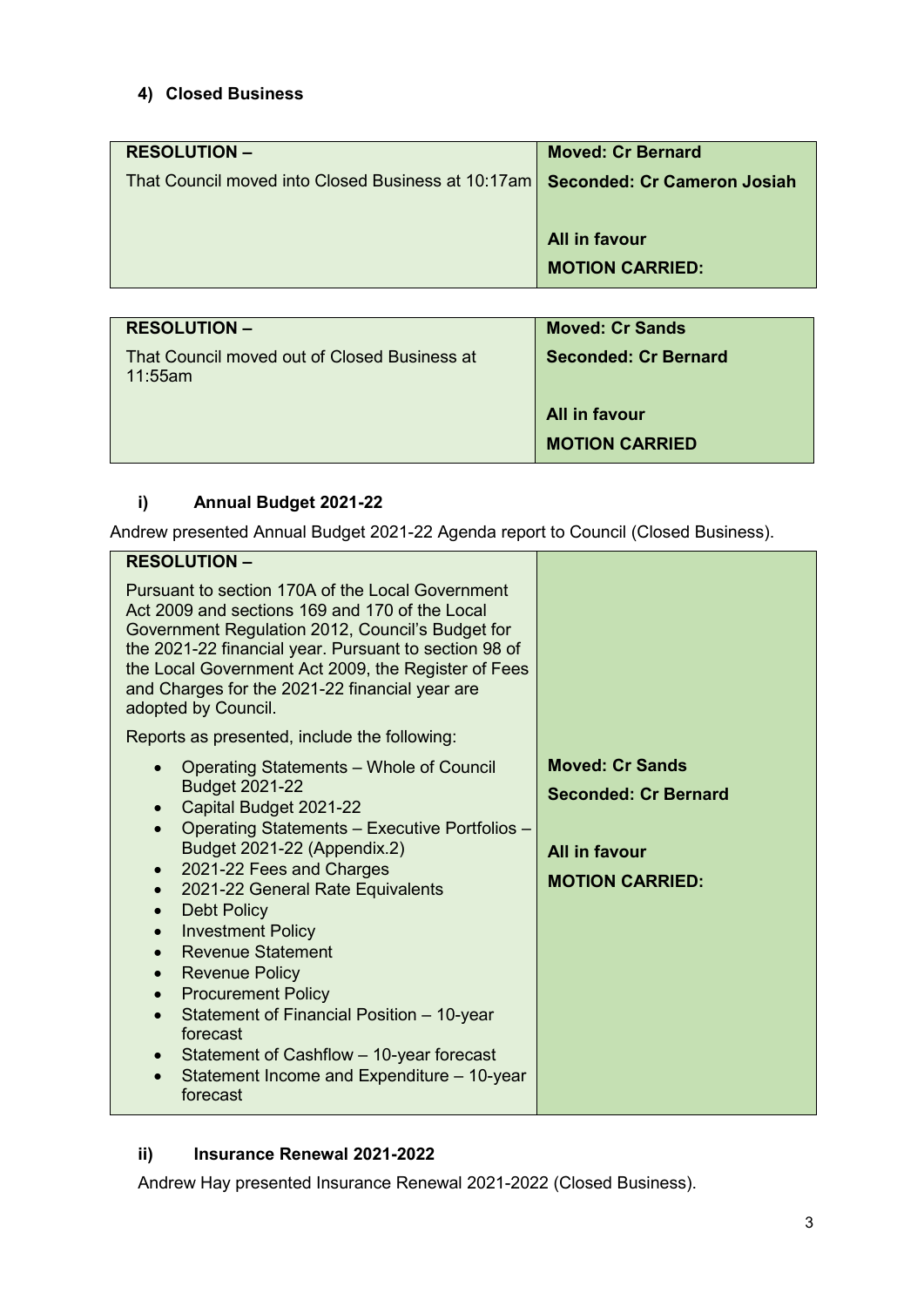| <b>RESOLUTION -</b>                                                                                                                                                                                           | <b>Moved: Cr Sands</b>                                                       |
|---------------------------------------------------------------------------------------------------------------------------------------------------------------------------------------------------------------|------------------------------------------------------------------------------|
| That Council resolve to re-appoint Aon as Council's<br>insurance broker on a sole supplier arrangement for<br>the 2021-2022 financial year, at a cost of<br>\$1,090,967.32 GST inclusive for 65% ISR coverage | <b>Seconded: Cr Cameron Josiah</b><br>All in favour<br><b>MOTION CARRIED</b> |
|                                                                                                                                                                                                               |                                                                              |

### **5) Agenda Report – Town Roads DRFA Tender Award**

Jacqui Cresswell presented Town Roads DRFA Tender Award agenda report to council.

A request for tenders for the construction of Kowanyama Aboriginal Shire's 2020 and 2021 Town Roads DRFA works (Contract TKASC 2021-03) closed on 21 June 2021 with two (2) tenders received. The tenders were assessed against both price (80%) and non-price (20%) criteria.

| <b>RESOLUTION -</b>                                                                                                            | <b>Moved: Cr Cameron Josiah</b>                                       |
|--------------------------------------------------------------------------------------------------------------------------------|-----------------------------------------------------------------------|
| That Council award the tender to Koppens<br>Construction Pty Ltd for their conforming ender of<br>\$1,540,507.34 excluding GST | <b>Seconded: Cr Bernard</b><br>All in favour<br><b>MOTION CARRIED</b> |
|                                                                                                                                |                                                                       |

*Short break commenced at 12pm and meeting resumed at 12:16pm*

Mayor requested that a community meeting be organised for next Thursday 08 July 2021 @ 10am.

**Action item:** EMGO to advise community on social media re: community meeting

#### **6) Trustee Meeting**

| <b>RESOLUTION -</b>                          | <b>Moved: Cr Sands</b>      |
|----------------------------------------------|-----------------------------|
| That Council open Trustee Meeting at 12:20pm | Seconded: Cr Cameron Josiah |
|                                              | All in favour               |
|                                              | <b>MOTION CARRIED:</b>      |

#### **i) Native Title Consultation Airport Beacon Site**

Katherine Wiggins presented Native Title Consultation Airport Beacon Site Agenda Report to Council.

A block of land that is currently being used by Air Services Australia has been earmarked by Council officers as a site for a new Subdivision. The subdivision is being proposed to provide an area for new homes using funds that are being allocated by the Federal Government. In order to build on that site Council will need to address Native Title.